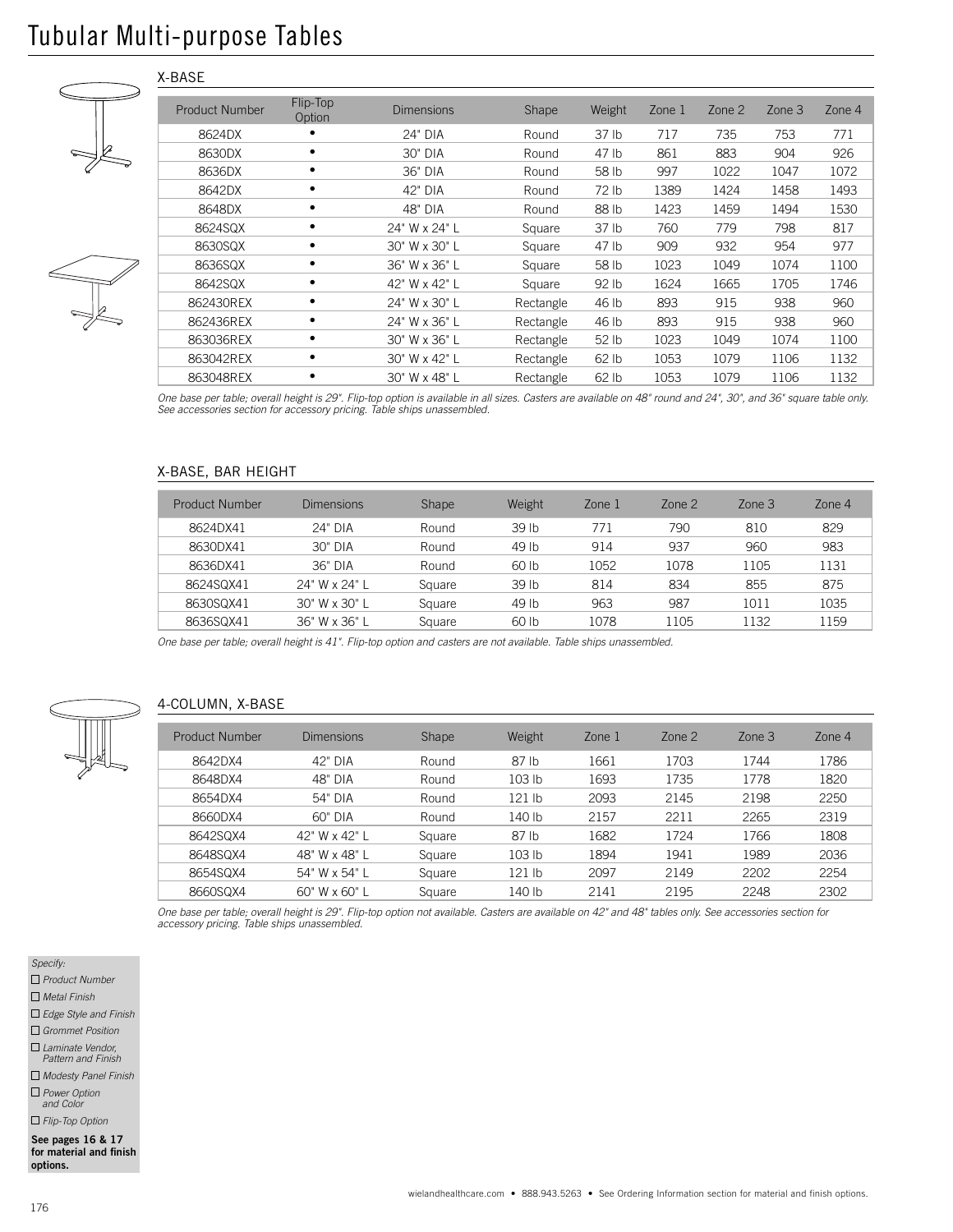# Tubular Multi-purpose Tables

T-BASE



| ٠ |
|---|
|   |

*Rectangle*





*Half Moon*



| Specify:              |  |
|-----------------------|--|
| $\Box$ Product Number |  |

 *Finish*

 *Edge Style*

 *Grommet Position*

 *Laminate Vendor, Pattern and Finish*

 *Modesty Panel Finish*

 *Power Option and Color*

 *Flip-Top Option*

 *Folding Option*

See pages 16 & 17 for material and finish options.

| <b>Product Number</b> | Flip-Top<br>Option | Folding<br>Option | <b>Dimensions</b> | Shape         | Weight            | Zone 1 | Zone 2 | Zone 3 | Zone 4 |
|-----------------------|--------------------|-------------------|-------------------|---------------|-------------------|--------|--------|--------|--------|
| 862430RET             |                    |                   | 24" W x 30" L     | Rectangle     | 54 lb             | 1046   | 1072   | 1098   | 1124   |
| 862436RET             |                    |                   | 24" W x 36" L     | Rectangle     | 54 lb             | 1046   | 1072   | 1098   | 1124   |
| 862442RET             |                    |                   | 24" W x 42" L     | Rectangle     | 62 lb             | 1137   | 1165   | 1194   | 1222   |
| 862448RET             |                    |                   | 24" W x 48" L     | Rectangle     | 62 lb             | 1137   | 1165   | 1194   | 1222   |
| 862454RET             |                    |                   | 24" W x 54" L     | Rectangle     | 70 lb             | 1220   | 1250   | 1281   | 1312   |
| 862460RET             |                    |                   | 24" W x 60" L     | Rectangle     | 70 lb             | 1220   | 1250   | 1281   | 1312   |
| 862466RET             |                    |                   | 24" W x 66" L     | Rectangle     | 79 lb             | 1426   | 1462   | 1497   | 1533   |
| 862472RET             |                    |                   | 24" W x 72" L     | Rectangle     | 79 lb             | 1426   | 1462   | 1497   | 1533   |
| 863036RET             |                    |                   | 30" W x 36" L     | Rectangle     | 60 lb             | 1177   | 1206   | 1236   | 1265   |
| 863042RET             |                    |                   | 30" W x 42" L     | Rectangle     | 70 lb             | 1207   | 1237   | 1267   | 1298   |
| 863048RET             |                    |                   | 30" W x 48" L     | Rectangle     | 70 lb             | 1207   | 1237   | 1267   | 1298   |
| 863054RET             |                    |                   | 30" W x 54" L     | Rectangle     | 81 lb             | 1287   | 1319   | 1351   | 1384   |
| 863060RET             |                    |                   | 30" W x 60" L     | Rectangle     | 81 lb             | 1287   | 1319   | 1351   | 1384   |
| 863066RET             |                    |                   | 30" W x 66" L     | Rectangle     | 91 lb             | 1533   | 1571   | 1610   | 1648   |
| 863072RET             |                    |                   | 30" W x 72" L     | Rectangle     | 91 lb             | 1613   | 1653   | 1694   | 1734   |
| 863078RET             |                    | ٠                 | 30" W x 78" L     | Rectangle     | 102 lb            | 1931   | 1979   | 2028   | 2076   |
| 863084RET             |                    | $\bullet$         | 30" W x 84" L     | Rectangle     | 102 lb            | 1931   | 1979   | 2028   | 2076   |
| 863090RET             |                    | $\bullet$         | 30" W x 90" L     | Rectangle     | 112 lb            | 1960   | 2009   | 2058   | 2107   |
| 863096RET             |                    | $\bullet$         | 30" W x 96" L     | Rectangle     | 112 lb            | 1960   | 2009   | 2058   | 2107   |
| 863642RET             |                    |                   | 36" W x 42" L     | Rectangle     | 79 lb             | 1348   | 1382   | 1415   | 1449   |
| 863648RET             |                    |                   | 36" W x 48" L     | Rectangle     | 79 lb             | 1383   | 1418   | 1452   | 1487   |
| 863660RET             |                    |                   | 36" W x 60" L     | Rectangle     | 91 lb             | 1518   | 1556   | 1594   | 1632   |
| 863666RET             |                    |                   | 36" W x 66" L     | Rectangle     | 104 lb            | 1643   | 1684   | 1725   | 1766   |
| 863672RET             |                    | ٠                 | 36" W x 72" L     | Rectangle     | 104 lb            | 1696   | 1738   | 1781   | 1823   |
| 863678RET             |                    | ٠                 | 36" W x 78" L     | Rectangle     | 117 <sub>lb</sub> | 2167   | 2221   | 2275   | 2330   |
| 863684RET             |                    | ٠                 | 36" W x 84" L     | Rectangle     | 117 <sub>lb</sub> | 2167   | 2221   | 2275   | 2330   |
| 863690RET             |                    |                   | 36" W x 90" L     | Rectangle     | 129 lb            | 2177   | 2231   | 2286   | 2340   |
| 863696RET             |                    |                   | 36" W x 96" L     | Rectangle     | 129 lb            | 2177   | 2231   | 2286   | 2340   |
| 863654RTT             |                    |                   | 36" W x 54" L     | Racetrack     | 91 lb             | 1597   | 1637   | 1677   | 1717   |
| 863660RTT             |                    |                   | 36" W x 60" L     | Racetrack     | 91 lb             | 1597   | 1637   | 1677   | 1717   |
| 863666RTT             |                    |                   | 36" W x 66" L     | Racetrack     | 104 lb            | 1819   | 1864   | 1910   | 1955   |
| 863672RTT             | $\bullet$          |                   | 36" W x 72" L     | Racetrack     | 104 lb            | 1819   | 1864   | 1910   | 1955   |
| 863678RTT             |                    |                   | 36" W x 78" L     | Racetrack     | 117 <sub>lb</sub> | 2191   | 2246   | 2301   | 2355   |
| 863684RTT             |                    |                   | 36" W x 84" L     | Racetrack     | 117 <sub>lb</sub> | 2191   | 2246   | 2301   | 2355   |
| 863690RTT             |                    |                   | 36" W x 90" L     | Racetrack     | 129 lb            | 2196   | 2251   | 2306   | 2361   |
| 863696RTT             |                    |                   | 36" W x 96" L     | Racetrack     | 129 lb            | 2196   | 2251   | 2306   | 2361   |
| 863054BT              | $\bullet$          |                   | 30" W x 54" L     | <b>Bullet</b> | 81 lb             | 1458   | 1494   | 1531   | 1567   |
| 863060BT              |                    |                   | 30" W x 60" L     | <b>Bullet</b> | 81 lb             | 1531   | 1569   | 1608   | 1646   |
| 863654BT              | $\bullet$          |                   | 36" W x 54" L     | <b>Bullet</b> | 91 lb             | 1629   | 1670   | 1710   | 1751   |
| 863660BT              | $\bullet$          |                   | 36" W x 60" L     | <b>Bullet</b> | 91 lb             | 1629   | 1670   | 1710   | 1751   |
| 863672BT              | $\bullet$          |                   | 36" W x 72" L     | <b>Bullet</b> | 104 lb            | 1817   | 1862   | 1908   | 1953   |
| 862448HT              | $\bullet$          |                   | 24" W x 48" L     | Half Moon     | 62 lb             | 1159   | 1188   | 1217   | 1246   |
| 863060HT              | $\bullet$          |                   | 30" W x 60" L     | Half Moon     | 81 lb             | 1375   | 1409   | 1444   | 1478   |
| 863672HT              | $\bullet$          |                   | 36" W x 72" L     | Half Moon     | 104 lb            | 1817   | 1862   | 1908   | 1953   |
| 863060TPT             | ٠                  |                   | 30" W x 60" L     | Trapezoid     | 81 lb             | 1458   | 1494   | 1531   | 1567   |
| 863672TPT             | $\bullet$          |                   | 36" W x 72" L     | Trapezoid     | 104 lb            | 1817   | 1862   | 1908   | 1953   |

Two bases per table; overall height is 29". Flip-top option is not available on 30" tables longer than 84" or 36" tables longer than 72". Casters are available<br>on all sizes. Table ships unassembled. Folding tables availabl *available.*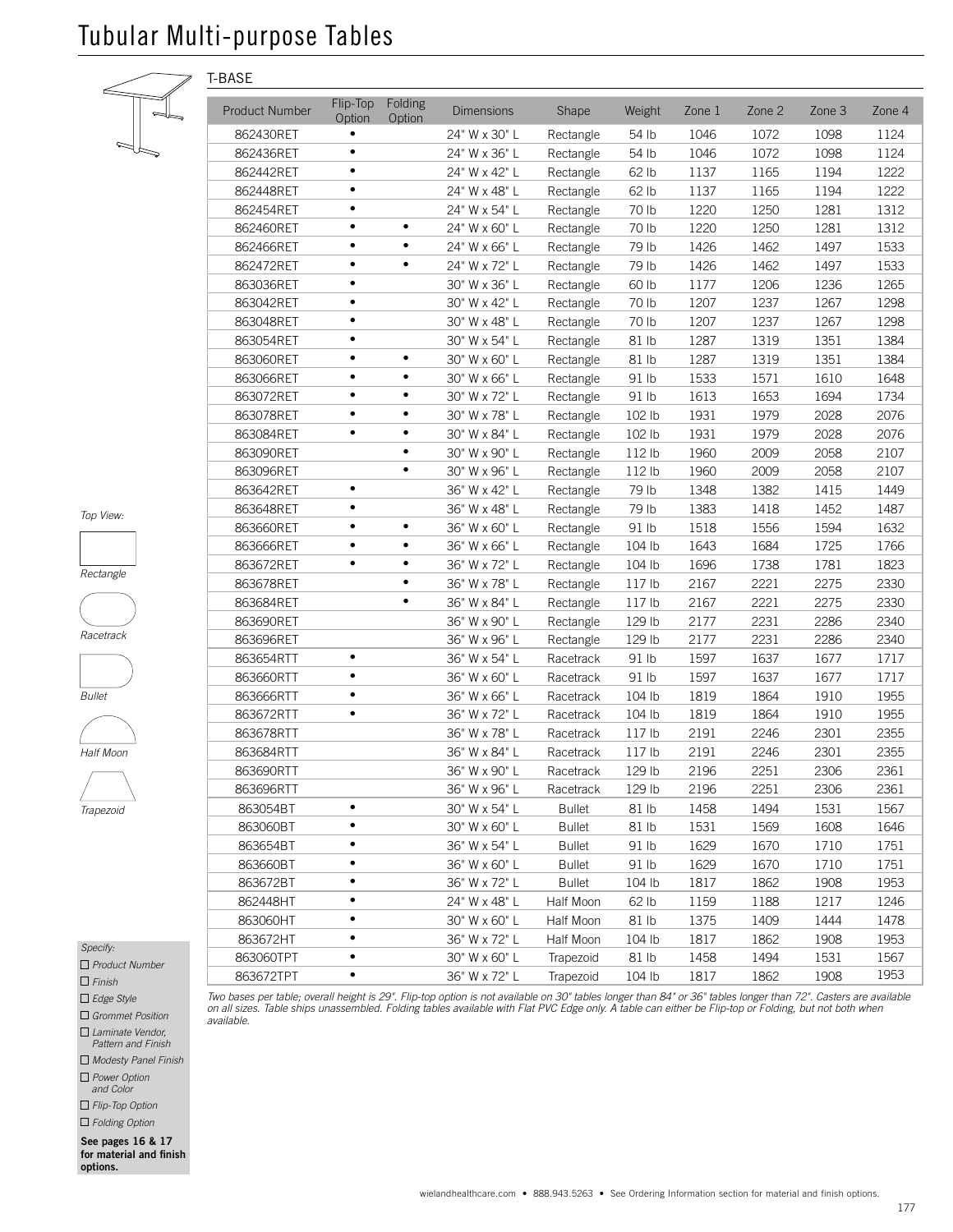# Tubular Tables



# DOUBLE COLUMN, T-BASE

| <b>Product Number</b> | <b>Folding</b><br>Option | <b>Dimensions</b> | Shape     | Weight            | Zone 1 | Zone 2 | Zone 3 | Zone 4 |
|-----------------------|--------------------------|-------------------|-----------|-------------------|--------|--------|--------|--------|
| 863666RET2            |                          | 36" W x 66" L     | Rectangle | 124 lb            | 1923   | 1971   | 2019   | 2067   |
| 863672RET2            | ٠                        | 36" W x 72" L     | Rectangle | 124 lb            | 1975   | 2024   | 2074   | 2123   |
| 863678RET2            | ٠                        | 36" W x 78" L     | Rectangle | 137 lb            | 2448   | 2509   | 2570   | 2632   |
| 863684RET2            | ٠                        | 36" W x 84" L     | Rectangle | 137 lb            | 2448   | 2509   | 2570   | 2632   |
| 863690RET2            | ٠                        | 36" W x 90" L     | Rectangle | 149 lb            | 2457   | 2518   | 2580   | 2641   |
| 863696RET2            | ٠                        | 36" W x 96" L     | Rectangle | 149 lb            | 2457   | 2518   | 2580   | 2641   |
| 864278RET2            | ٠                        | 42" W x 78" L     | Rectangle | 151 lb            | 2790   | 2860   | 2930   | 2999   |
| 864284RET2            | ٠                        | 42" W x 84" L     | Rectangle | 151 lb            | 2790   | 2860   | 2930   | 2999   |
| 863654RTT2            |                          | 36" W x 54" L     | Racetrack | 111 <sub>lb</sub> | 1879   | 1926   | 1973   | 2020   |
| 863660RTT2            |                          | 36" W x 60" L     | Racetrack | $111$ lb          | 1879   | 1926   | 1973   | 2020   |
| 863666RTT2            |                          | 36" W x 66" L     | Racetrack | 124 lb            | 2101   | 2154   | 2206   | 2259   |
| 863672RTT2            |                          | 36" W x 72" L     | Racetrack | 124 lb            | 2101   | 2154   | 2206   | 2259   |
| 863678RTT2            |                          | 36" W x 78" L     | Racetrack | 132 lb            | 2473   | 2535   | 2597   | 2658   |
| 863684RTT2            |                          | 36" W x 84" L     | Racetrack | 132 lb            | 2473   | 2535   | 2597   | 2658   |
| 863690RTT2            |                          | 36" W x 90" L     | Racetrack | 149 lb            | 2477   | 2539   | 2601   | 2663   |
| 863696RTT2            |                          | 36" W x 96" L     | Racetrack | 149 lb            | 2477   | 2539   | 2601   | 2663   |
| 864278RTT2            |                          | 42" W x 78" L     | Racetrack | 166 lb            | 2811   | 2881   | 2952   | 3022   |
| 864284RTT2            |                          | 42" W x 84" L     | Racetrack | 166 lb            | 2811   | 2881   | 2952   | 3022   |
| 864878RTT2            |                          | 48" W x 78" L     | Racetrack | 166 lb            | 2814   | 2884   | 2955   | 3025   |
| 864884RTT2            |                          | 48" W x 84" L     | Racetrack | 166 lb            | 2814   | 2884   | 2955   | 3025   |

*Two bases per table; overall height is 29". Flip-top option not available. Casters are available on all sizes. See accessories section for accessory pricing. Table ships unassembled. Folding tables available with Flat PVC Edge only.*

# CONNECTOR TABLE

| Product Number | <b>Dimensions</b> | <b>Shape</b>  | Weight           | Zone 1 | Zone $2$ | Zone $3$ | Zone 4 |
|----------------|-------------------|---------------|------------------|--------|----------|----------|--------|
| 8624RC90       | 24" W x 24" L     | Radius        | 17 Ib            | 545    | 559      | 572      | 586    |
| 8630RC90       | $30"$ W x $30"$ L | <b>Radius</b> | 27 lb            | 696    | 713      | 731      | 748    |
| 863036CRC90T   | $30"$ W x $36"$ L | Crescent      | 46 lb            | 1113   | 1141     | 1169     | 1196   |
| 863642CRC90T   | $36"$ W x 42" I   | Crescent      | 59 <sub>th</sub> | 1613   | 1653     | 1694     | 1734   |

*Height is 29".*

*Specify:*

 *Product Number*

 *Finish*

 *Edge Style*

 *Grommet Position*

 *Laminate Vendor, Pattern and Finish*

 *Modesty Panel Finish Power Option and Color*

 *Folding Option*

See pages 16 & 17 for material and finish options.

*Edge Style Options*

FLAT PVC EDGE

*Available in 7 colors to match metal finishes.*

#### 2MM BIO EDGE

*Available in 7 colors to match metal finishes.*



#### SELF EDGE

*Matches top laminate.*

# 2MM PVC WOOD GRAIN EDGE

*Available in 9 wood grain colors to match standard laminates.*